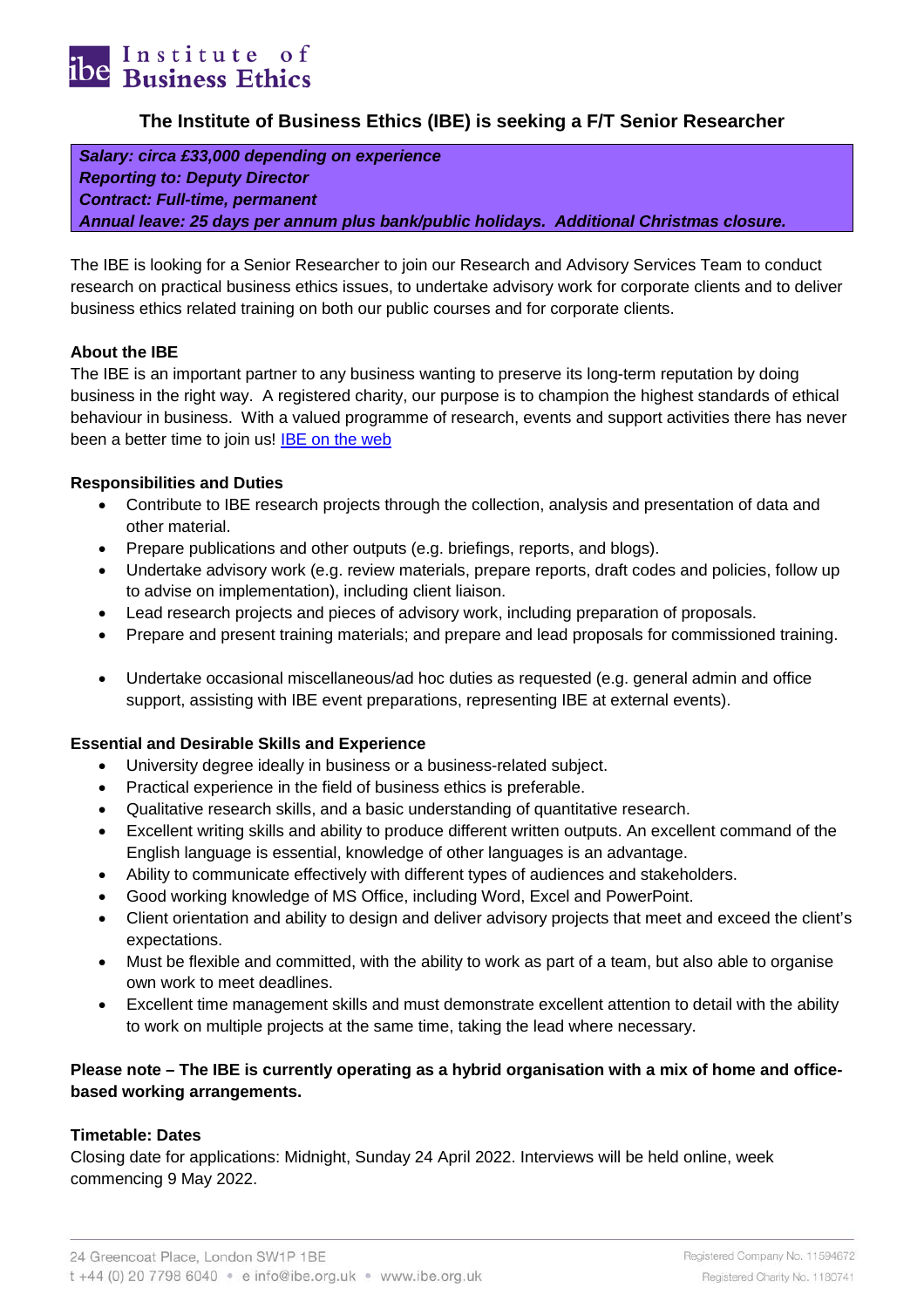

# **To Apply:**

If you are interested in the role:

Please submit your CV, and a covering statement (of no more than 1 page) that demonstrates clearly, through examples, how your experience meets the requirements of the role and what attracts you to the IBE.

## **Applications to be received by Midnight on Sunday 24 April via email to [j.wright@ibe.org.uk](mailto:j.wright@ibe.org.uk)**

*Previous applicants need not apply*